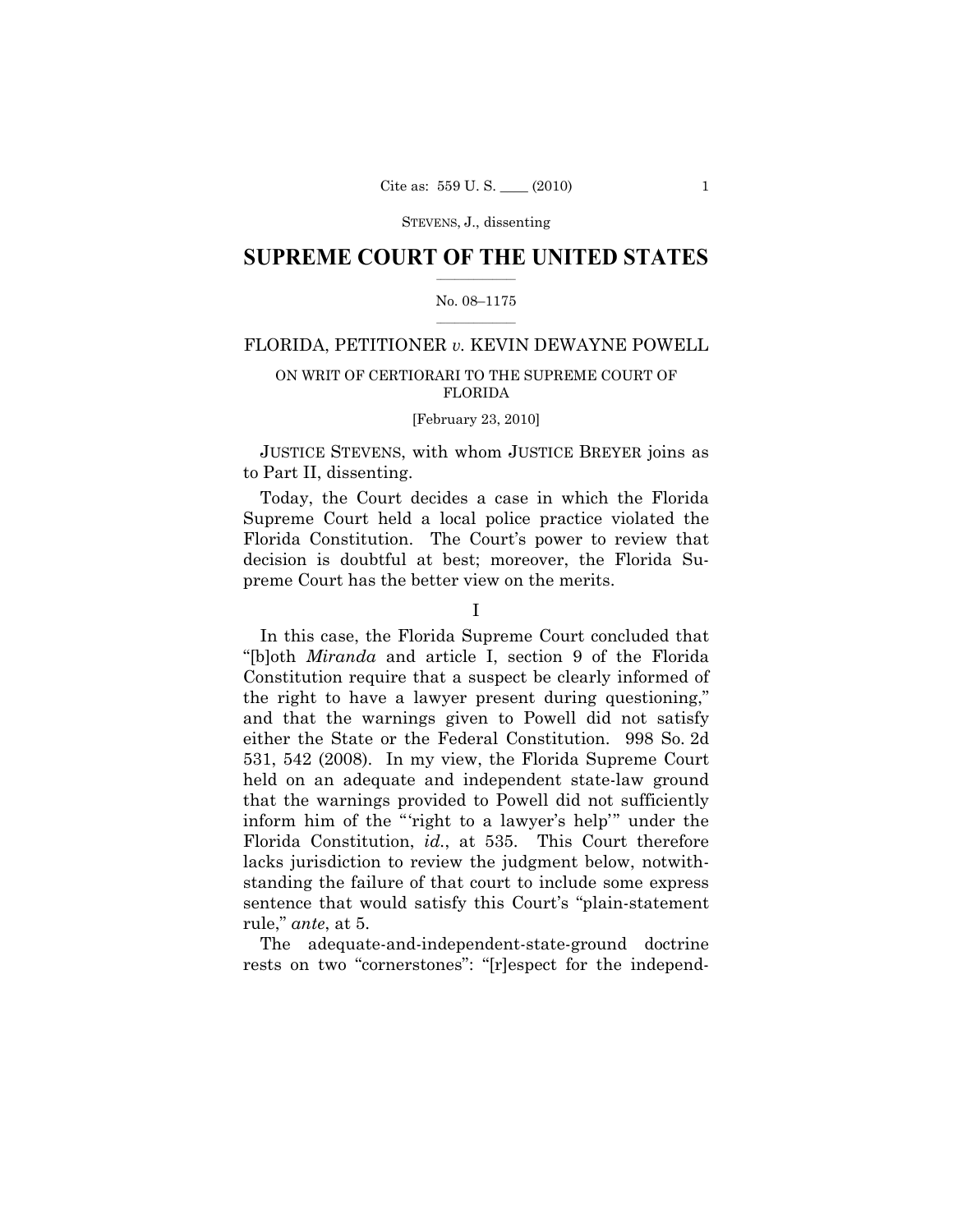#### 2 FLORIDA *v.* POWELL

#### STEVENS, J., dissenting

ence of state courts" and "avoidance of rendering advisory opinions." *Michigan* v. *Long*, 463 U. S. 1032, 1040 (1983). In *Long*, the Court adopted a novel presumption in favor of jurisdiction when the independence of a state court's state-law judgment is not clear. But we only respect the independence of state courts and avoid rendering advisory opinions if we limit the application of that presumption to truly ambiguous cases.<sup>1</sup> This is not such a case.

 "[I]f the same judgment would be rendered by the state court after we corrected its views of federal laws, our review could amount to nothing more than an advisory opinion." *Herb* v. *Pitcairn*, 324 U. S. 117, 126 (1945). In *Long* we advised every state court of a formula by which it could assure us that our review would indeed amount to nothing more than an advisory opinion. The state court "need only make clear by a plain statement in its judgment or opinion that the federal cases are being used only for the purpose of guidance, and do not themselves compel the result that the court has reached." 463 U. S.*,* at 1041. That advice has sometimes been misunderstood as a command that unless such a plain statement is included in a state-court opinion, the court's ruling cannot have rested on an adequate and independent state ground. But the real question is whether "the adequacy and independence of any possible state law ground is . . . clear from the face

<sup>&</sup>lt;sup>1</sup>In my view, this Court would better respect the independence of state courts by applying the opposite presumption, as it did in the years prior to 1983. See *Long*, 463 U. S., at 1066–1067 (STEVENS, J., dissenting). But accepting *Long* as the law, we can limit its negative effects unnecessary intrusion into the business of the state courts and unnecessary advisory opinions—only if we limit its application to cases in which the independence of the state-law ground is in serious doubt. See *Pennsylvania* v. *Labron*, 518 U. S. 938, 950 (1996) (STEVENS, J., dissenting) ("[T]he unfortunate effects of [its] rule" are "exacerbate[d] . . . to a nearly intolerable degree" when the *Long* presumption is applied to cases in which "the state-law ground supporting th[e] judgmen[t] is so much clearer than has been true on most prior occasions").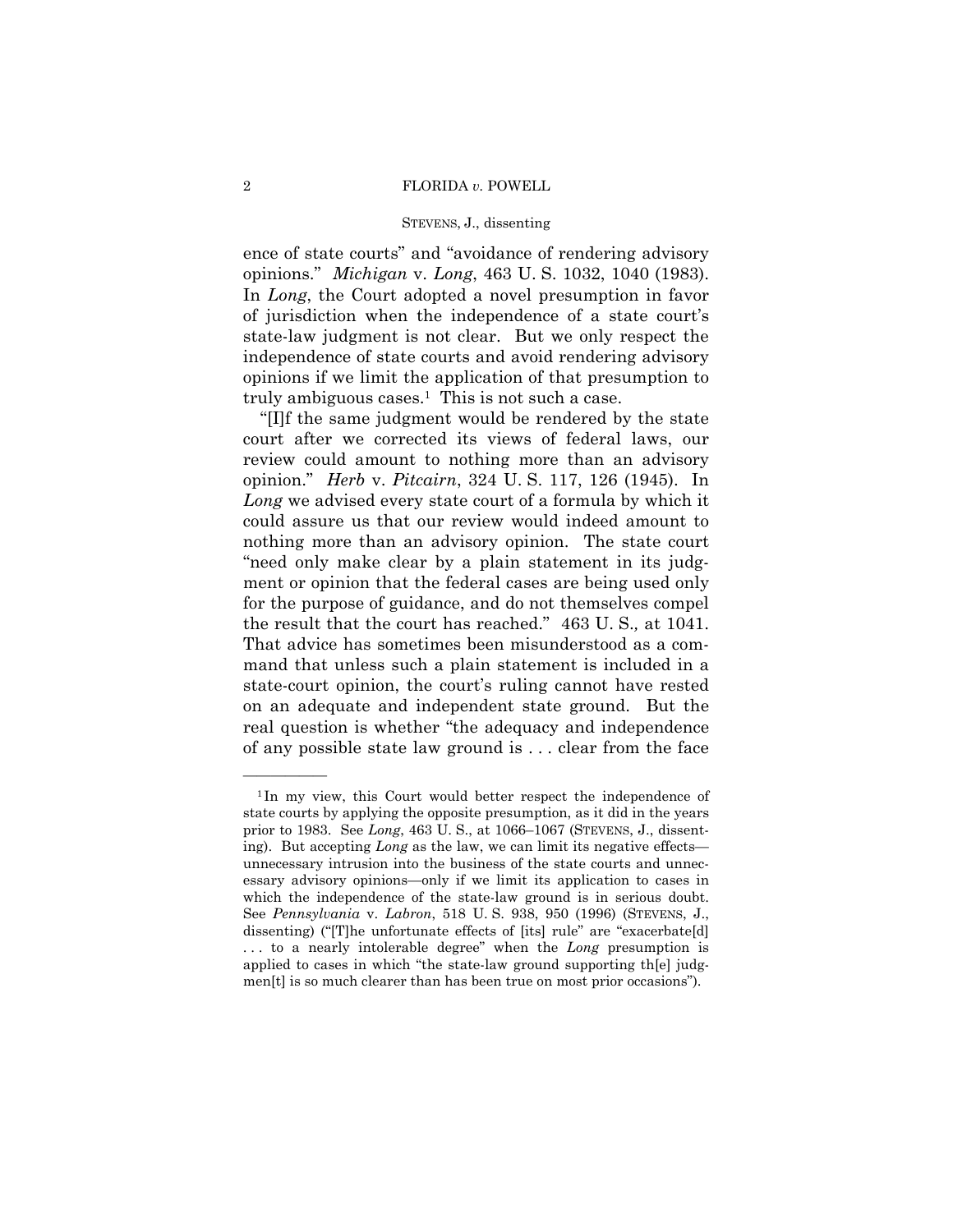of the opinion." *Id.*, at 1040–1041. Even if a state court opinion does not include the magic words set forth in *Long*, or some similarly explicit sentence, we lack jurisdiction if it is nonetheless apparent that the decision is indeed supported by an adequate and independent state ground. Contrary to the assumption made by the Court, we have no power to assume jurisdiction that does not otherwise exist simply because the Florida Supreme Court did not include in its decision some express statement that its interpretation of state law is independent.

 In my view, we can tell from the face of the Florida Supreme Court's opinion that "the decision rested on a state ground separate from *Miranda*," *ante*, at 6*.* This case is easily distinguished from *Long* in that regard. In *Long*, although the Michigan Supreme Court had twice cited the Michigan Constitution in its opinion, it "relied *exclusively* on its understanding of *Terry* [v. *Ohio*, 392 U. S. 1 (1968),] and other federal cases. Not a single state case was cited to support the state court's holding that the search of the passenger compartment was unconstitutional." 463 U. S.*,* at 1043. There was, in short, nothing to "indicate that the decision below rested on grounds in any way *independent* from the state court's interpretation of federal law." *Id.,* at 1044.

 Other cases in which we have applied the *Long* presumption have been similarly devoid of independent statelaw analysis. We typically apply the *Long* presumption when the state court's decision cited a state constitutional provision only a few times or not at all, and rested exclusively upon federal cases or upon state cases that themselves cited only federal law.2 We have also applied *Long*

<sup>2</sup>See, *e.g.*, *Illinois* v. *Fisher*, 540 U. S. 544, 547, n. (2004) *(per curiam)* (describing decision below as relying upon the portion of a state precedent that solely discussed due process under the Federal Constitution); *Ohio* v. *Robinette*, 519 U. S. 33, 37 (1996) ("[T]he only cases [the opinion] discusses or even cites are federal cases, except for one state case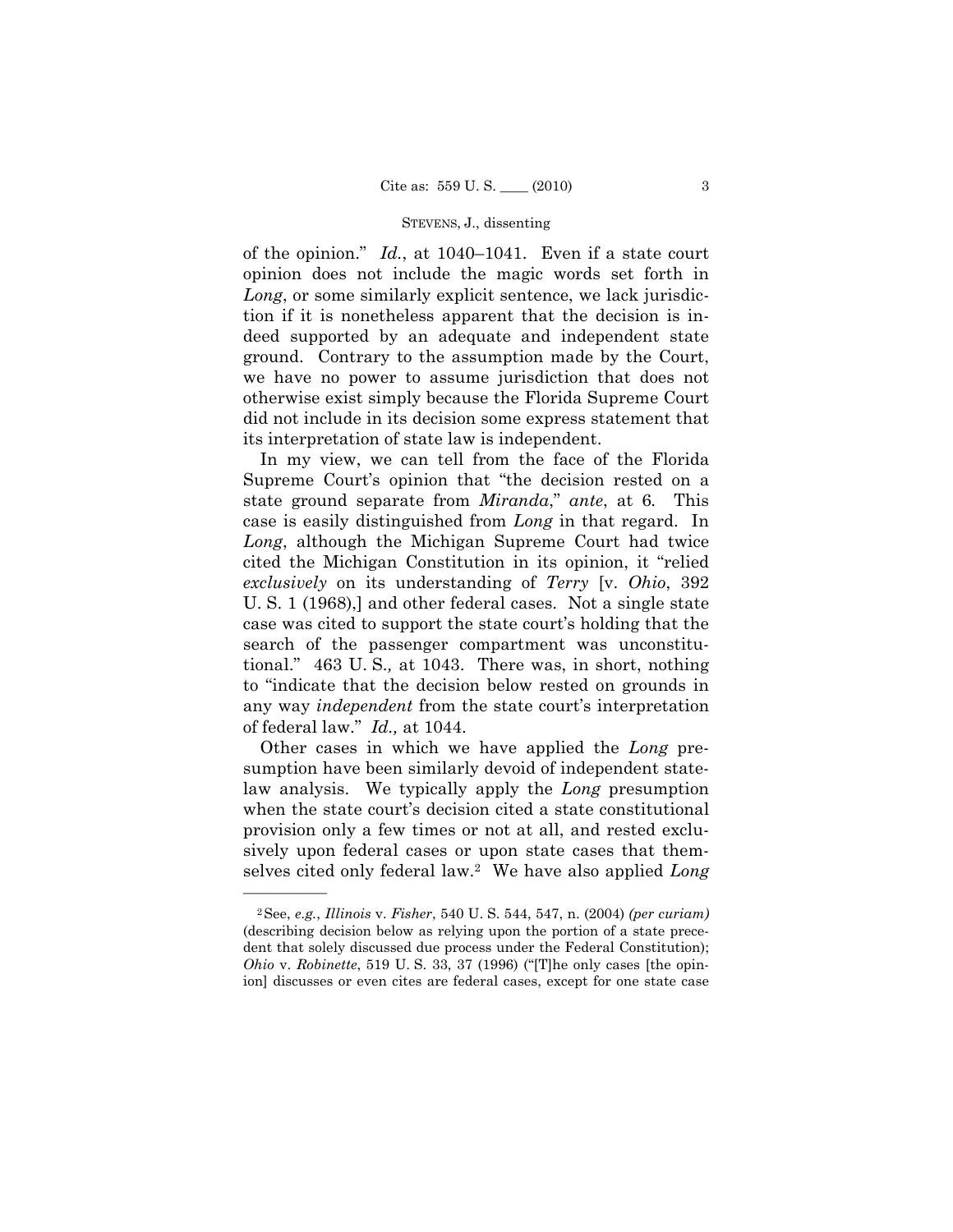when the state court's decision indicated that under state law, the relevant state constitutional provision is considered coextensive with the federal one.3 This case shares none of those features.4

106 (2003) ("The Iowa Supreme Court's opinion . . . says that 'Iowa courts are to "apply the same analysis in considering the state equal protection clause as . . . in considering the federal equal protection claim"'"); *Pennsylvania* v. *Muniz*, 496 U. S. 582, 588, n. 4 (1990) (state court explained that relevant state constitutional provision "offers a protection against self-incrimination identical to that provided by the Fifth Amendment" (internal quotation marks omitted)); *Maryland* v. *Garrison,* 480 U. S. 79, 83–84 (1987) (state-court opinion relied on state cases but indicated "that the Maryland constitutional provision is construed *in pari materia* with the Fourth Amendment").<br><sup>4</sup>I do not mean to suggest that this Court has never reached out be-

yond these bounds in order to decide a case. For example, in *Labron*, 518 U. S. 938, we found that a state court decision resting on the "Commonwealth's jurisprudence of the automobile exception," *Commonwealth* v. *Labron*, 543 Pa. 86, 100, 669 A. 2d 917, 924 (1995), was not so clearly based on state law that the *Long* presumption did not apply, even though only "some" of the state cases discussed in the state

which itself applies the Federal Constitution"); *Illinois* v. *Rodriguez*, 497 U. S. 177, 182 (1990) ("The opinion does not rely on (or even mention) any specific provision of the Illinois Constitution, nor even the Illinois Constitution generally. Even the Illinois cases cited by the opinion rely on no constitutional provisions other than the Fourth and Fourteenth Amendments of the United States Constitution"); *Florida* v. *Riley*, 488 U. S. 445, 448, n. 1 (1989) (plurality opinion) (finding Florida Supreme Court mentioned the State Constitution three times but the discussion "focused exclusively on federal cases dealing with the Fourth Amendment"); *Michigan* v. *Chesternut*, 486 U. S. 567, 571, n. 3 (1988) (describing state court as resting its holding on two state cases that each relied upon federal law); *New York* v. *P. J. Video, Inc.*, 475 U. S. 868, 872, n. 4 (1986) ("Here, the New York Court of Appeals cited the New York Constitution only once, near the beginning of its opinion . . . [and] repeatedly referred to the 'First Amendment' and 'Fourth Amendment' during its discussion of the merits of the case"); *Oliver* v. *United States*, 466 U. S. 170, 175, n. 5 (1984) ("The Maine Supreme Judicial court referred only to the Fourth Amendment . . . [and] the prior state cases that the court cited also construed the Federal Constitution"). 3See, *e.g.*, *Fitzgerald* v. *Racing Assn. of Central Iowa*, 539 U. S. 103,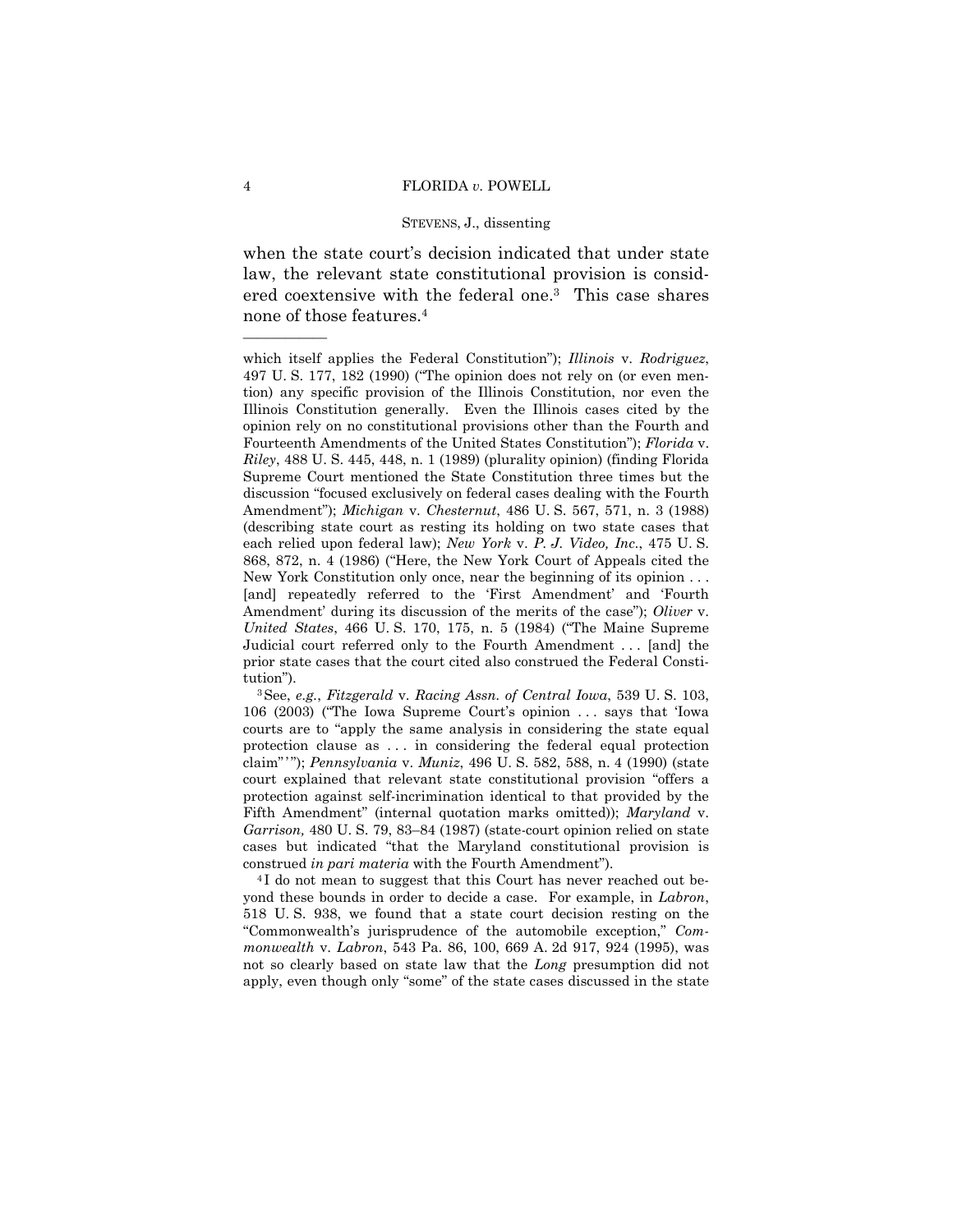The Florida Supreme Court did not merely cite the Florida Constitution a time or two without state-law analysis.5 Rather, the court discussed and relied on the separate rights provided under Art. I, §9 of the Florida Constitution. For example, after a paragraph describing the general scope of *Miranda* warnings under federal law, the Court explained the general scope of warnings under state law. 998 So. 2d, at 534–535 ("[T]o ensure the voluntariness of confessions as required by article I, section 9 of the Florida Constitution, this Court in *Traylor* v. *State*, 596 So. 2d 957 (Fla. 1992), outlined the . . . rights Florida suspects must be told of prior to custodial interrogation," which includes "'that they have a right to a lawyer's help'"). The court consistently referred to these state-law rights as separate and distinct from *Miranda*, noting that in its earlier cases, it had explained that "the requirements of both the Fifth Amendment, as explained in *Miranda*, and the Florida Constitution, as explained in *Traylor*," include "the requirement that a suspect be informed of the right to have counsel present during questioning." 998 So. 2d, at 537–538. And when applying the law to the specific facts of this case, the Florida Supreme Court again invoked the specific and distinct "right to a

court's opinion analyzed federal law. 518 U. S., at 939. The Court's analysis proved wrong; on remand, the Pennsylvania Supreme Court reaffirmed its prior holding and "explicitly note[d] that it was, in fact, decided upon independent grounds, i.e., Article I, Section 8 of the Pennsylvania Constitution." *Commonwealth* v. *Labron*, 547 Pa. 344, 345, 690 A. 2d 228 (1997). That we have overreached before is no

reason to repeat the mistake again. 5 In examining what the state-court opinion said regarding state law, and whether the state precedent cited in the opinion relied upon state law, I am undertaking no effort more arduous than what the Court has typically undertaken in order to determine whether the *Long* presumption applies: examining how frequently a state-court opinion cited state law, whether state law is coextensive with federal law, and whether the cited state cases relied upon federal law. See nn. 2–3, *supra*.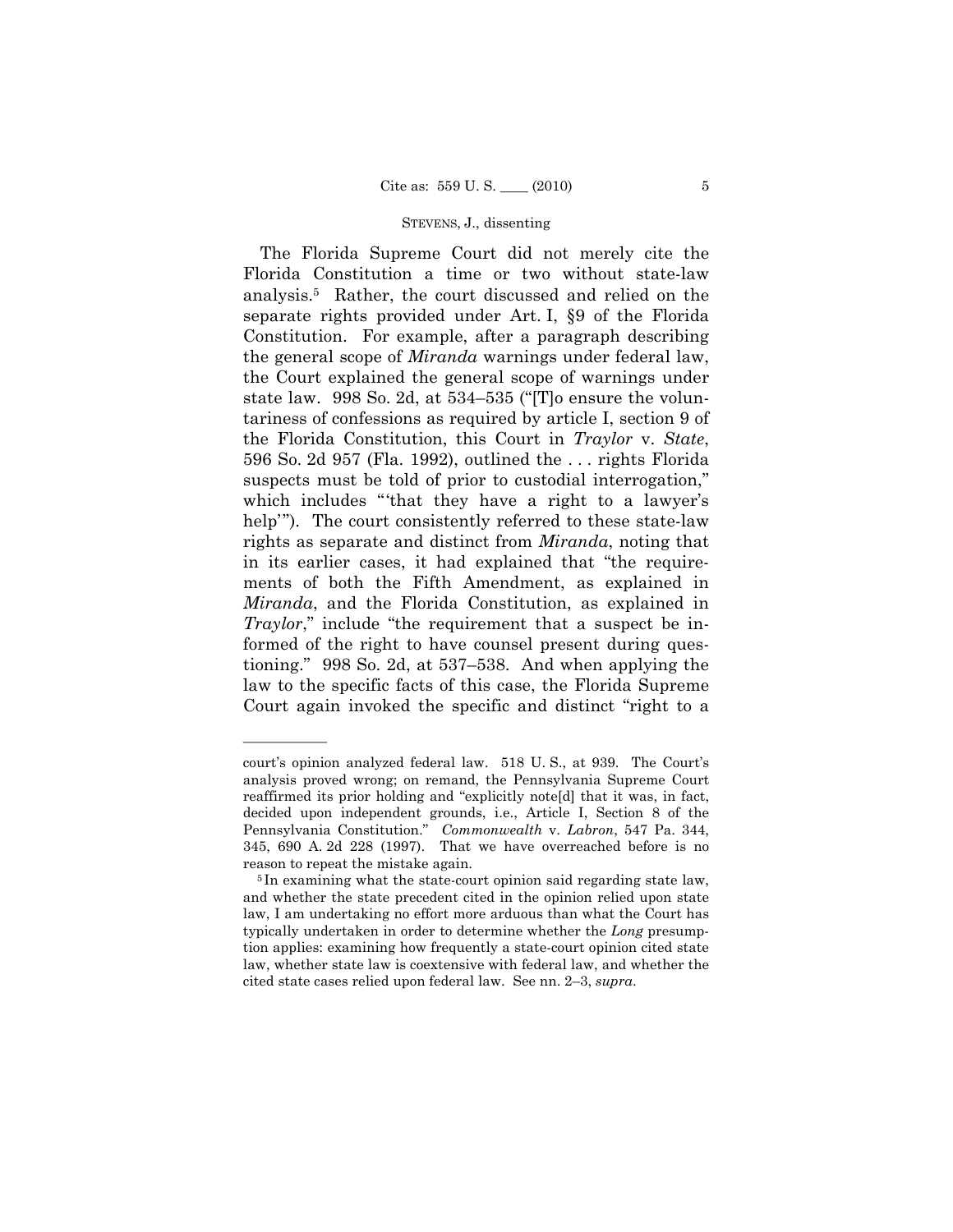lawyer's help" under the Florida Constitution. *Id.*, at 540.

 Moreover, the state cases relied upon by the Florida Supreme Court did not themselves rely exclusively on federal law. The primary case relied upon for the statelaw holding, *Traylor*, rested exclusively upon state law. See 596 So. 2d, at 961. In that decision, the Florida Supreme Court embraced the principle that "[w]hen called upon to decide matters of fundamental rights, Florida's state courts are bound under federalist principles to give primacy to our state Constitution and to give independent legal import to every phrase and clause contained therein." *Id.*, at 962. Elaborating upon the meaning of Art. I, §9 of the Florida Constitution, the Florida Supreme Court explained the roots of Florida's commitment to protecting its citizens from self-incrimination. Florida has long "required as a matter of state law that one charged with a crime be informed of his rights prior to rendering a confession." *Id.*, at 964. It has required warnings before some interrogations since at least 1889, and has for that long excluded confessions obtained in violation of those rules. *Ibid.* In sum, this case looks quite different from those cases in which we have applied the *Long* presumption in the past.

 The Court concludes otherwise by relying primarily upon the formulation of the certified question and restatements of that question within the Florida Supreme Court's opinion. See *ante*, at 6. Yet while the certified question asks whether particular phrases "vitiate[d] *Miranda* warnings," 998 So. 2d, at 532 (capitalization and footnote omitted), *Miranda* has become a generic term to refer to the warnings suspects must be given before interrogation, see Merriam-Webster's Collegiate Dictionary 792 (11th ed. 2003) (defining "Miranda" as "of, relating to, or being the legal rights of an arrested person to have an attorney and to remain silent so as to avoid selfincrimination"). Thus, its invocation of *Miranda* in the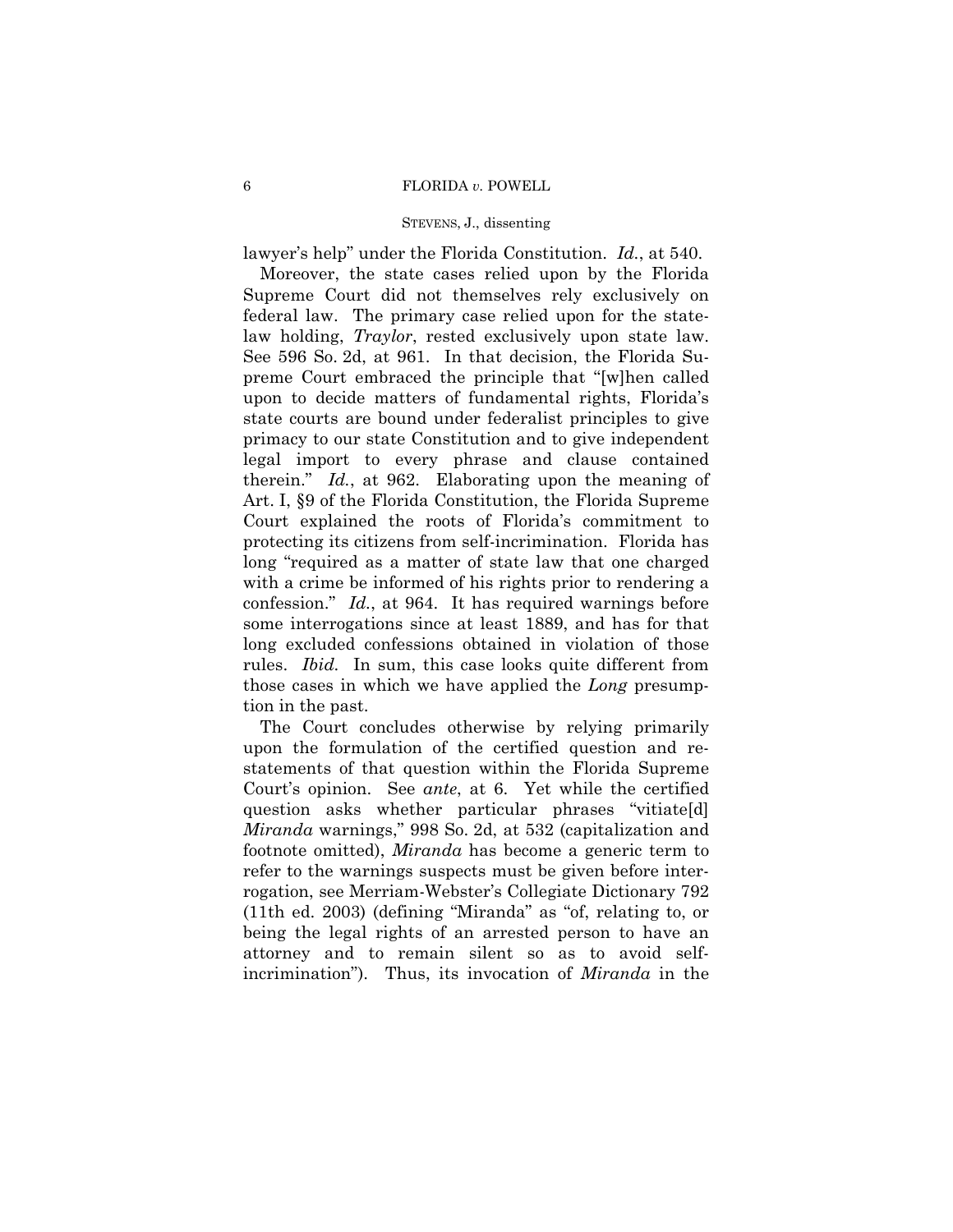certified question and in its statement of the issue presented is entirely consistent with the fact that the state-law basis for its decision is fully adequate and independent.

 That said, I agree with the Court that the decision below is interwoven with federal law. In reaching its state-law holding, the Florida Supreme Court found *Miranda* and our other precedents instructive.6 But that alone is insufficient to assure our jurisdiction, even under *Long*. In my view, the judgment—reversal of Powell's conviction—is supported by the Florida Supreme Court's independent and carefully considered holding that these warnings were inadequate under the Florida Constitution. See 998 So. 2d, at 534–535, 537–538, 540, 542.

 The Court acknowledges that nothing in today's decision "trenches on the Florida Supreme Court's authority to impose, based on the State's Constitution, any additional protections against coerced confessions it deems appropriate." *Ante*, at 7. As the Florida Supreme Court has noted on more than one occasion, its interpretation of the Florida Constitution's privilege against self-incrimination need not track our construction of the parallel provision in the

<sup>6</sup>The Florida Supreme Court need not have decided that state-law sources "gave Powell rights . . . broader than . . . those delineated in *Miranda*," *ante*, at 6, in order for its judgment to have rested upon an independent state-law ground. The independence of a state-law ground may be especially clear when a state court explicitly finds that the state constitution is more protective of a certain right than the national charter, but a state constitutional provision is no less independent for providing the same protection in a given case as does the federal provision, so long as the content of the state-law right is not compelled by or dependent upon federal law. Unlike other provisions of Art. I of the Florida Constitution, §9 does not contain an express proviso requiring that the right be construed in conformity with the analogous federal provision. Compare Fla. Const., Art. I, §9, with Fla. Const., Art I, §12. Furthermore, under Florida law the scope of Art. I, §9 is clearly not dependent upon federal law. *Rigterink* v. *State*, 2 So. 3d 221, 241 (Fla. 2009); *Traylor* v. *State*, 596 So. 2d 957, 962 (Fla. 1992).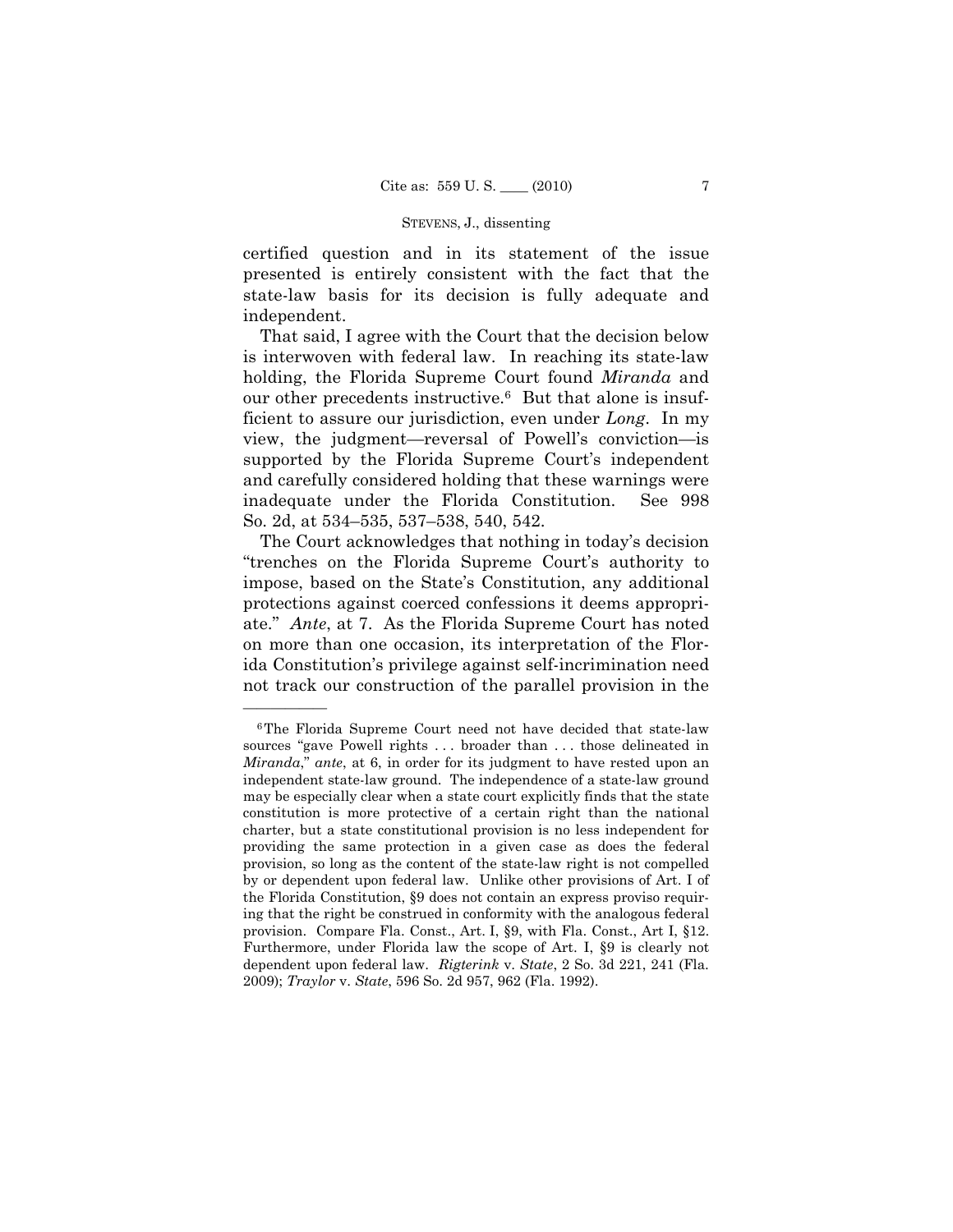#### 8 FLORIDA *v.* POWELL

## STEVENS, J., dissenting

Federal Constitution. See *Rigterink* v. *State*, 2 So. 3d 221, 241 (2009) ("[T]he federal Constitution sets the floor, not the ceiling, and this Court retains the ability to interpret the right against self-incrimination afforded by the Florida Constitution more broadly than that afforded by its federal counterpart"); *Traylor*, 596 So. 2d, at 961–963. In this very case, the Florida Supreme Court may reinstate its judgment upon remand. If the Florida Supreme Court does so, as I expect it will, this Court's opinion on the merits will qualify as the sort of advisory opinion that we should studiously seek to avoid.

II

 The Court's decision on the merits is also unpersuasive. As we recognized in *Miranda*, "the right to have counsel present at [an] interrogation is indispensable to the protection of the Fifth Amendment privilege." *Miranda* v. *Arizona*, 384 U. S. 436, 469 (1966). Furthermore, "the need for counsel to protect the Fifth Amendment privilege comprehends not merely a right to consult with counsel prior to questioning, but also to have counsel present during any questioning." *Id.*, at 470. Because the "accused who does not know his rights and therefore does not make a request may be the person who most needs counsel," *id.*, at 470–471, a defendant "must be clearly informed" regarding two aspects of his right to consult an attorney: "the right to consult with a lawyer and to have the lawyer with him during interrogation," *id.*, at 471.

 In this case, the form regularly used by the Tampa police warned Powell that he had "the right to talk to a lawyer before answering any of our questions." App. 3. This informed him only of the right to consult with a lawyer before questioning, the very right the *Miranda*  Court identified as insufficient to protect the Fifth Amendment privilege. The warning did not say anything about the right to have counsel present during interroga-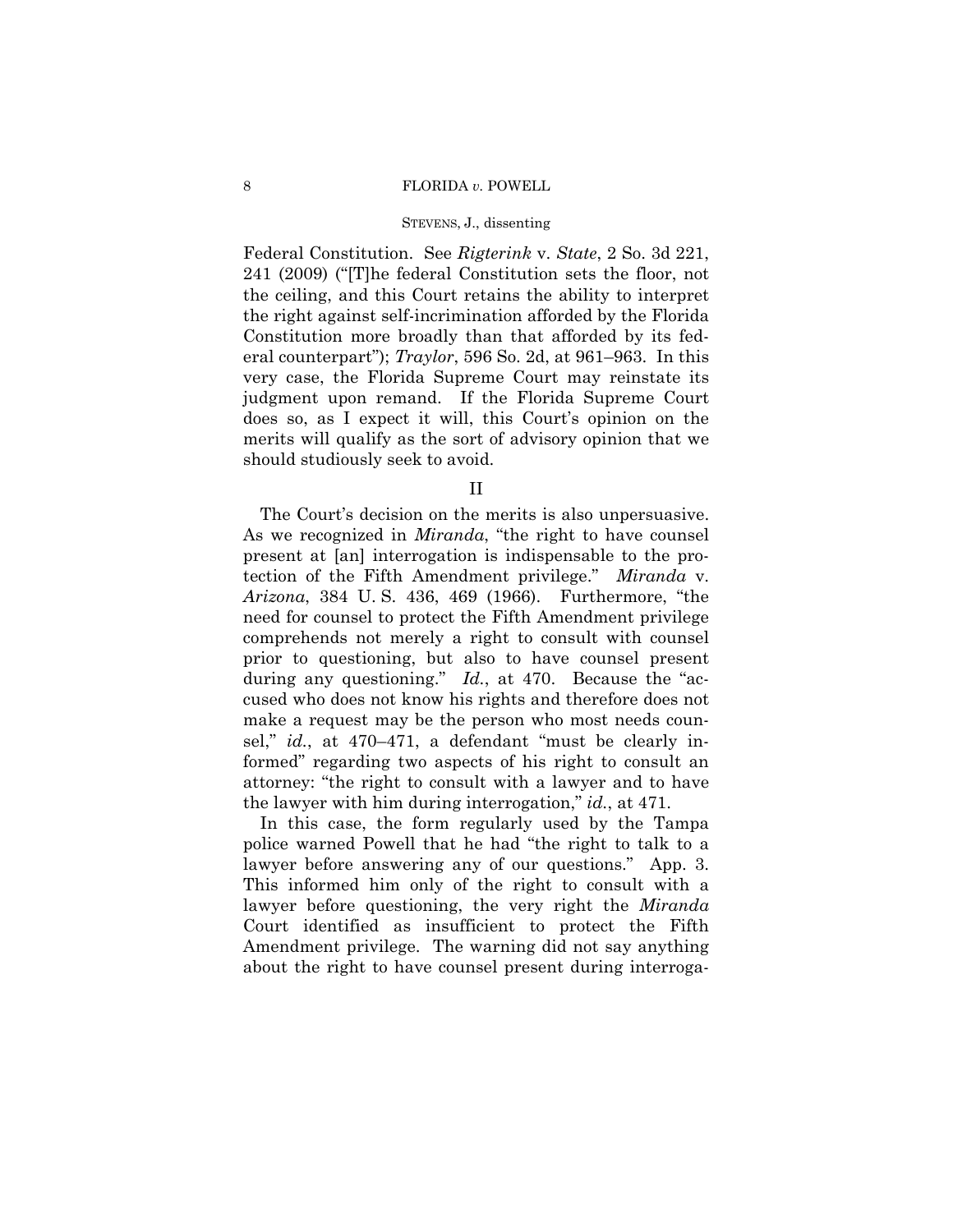tion. Although we have never required "rigidity in the *form* of the required warnings," *California* v. *Prysock*, 453 U. S. 355, 359 (1981) *(per curiam)*, this is, I believe, the first time the Court has approved a warning which, if given its natural reading, entirely omitted an essential element of a suspect's rights.

 Despite the failure of the warning to mention it, in the Court's view the warning "reasonably conveyed" to Powell that he had the right to a lawyer's presence during the interrogation. *Ante*, at 10. The Court cobbles together this conclusion from two elements of the warning. First, the Court assumes the warning regarding Powell's right "to talk to a lawyer before answering any of [the officers'] questions," App. 3, conveyed that "Powell could consult with a lawyer before answering any *particular* question," *ante*, at 10 (emphasis added).7 Second, in the Court's view, the addition of a catchall clause at the end of the recitation of rights "confirmed" that Powell could use his right to consult an attorney "while the interrogation was underway." *Ibid*.

 The more natural reading of the warning Powell was given, which (1) contained a temporal limit and (2) failed to mention his right to the presence of counsel in the interrogation room, is that Powell only had the right to consult with an attorney before the interrogation began, not that he had the right to have an attorney with him during questioning. Even those few Courts of Appeals that have approved warnings that did not expressly men-

<sup>7</sup>This assumption makes it easier for the Court to conclude the warning conveyed a right to have a lawyer present. If a suspect is told he has the right to consult with an attorney before answering any particular question, the Court may be correct that he would reasonably conclude he has the right to a lawyer's presence because otherwise he would have to imagine he could consult his attorney in some unlikely fashion (*e.g.*, by leaving the interrogation room between every question).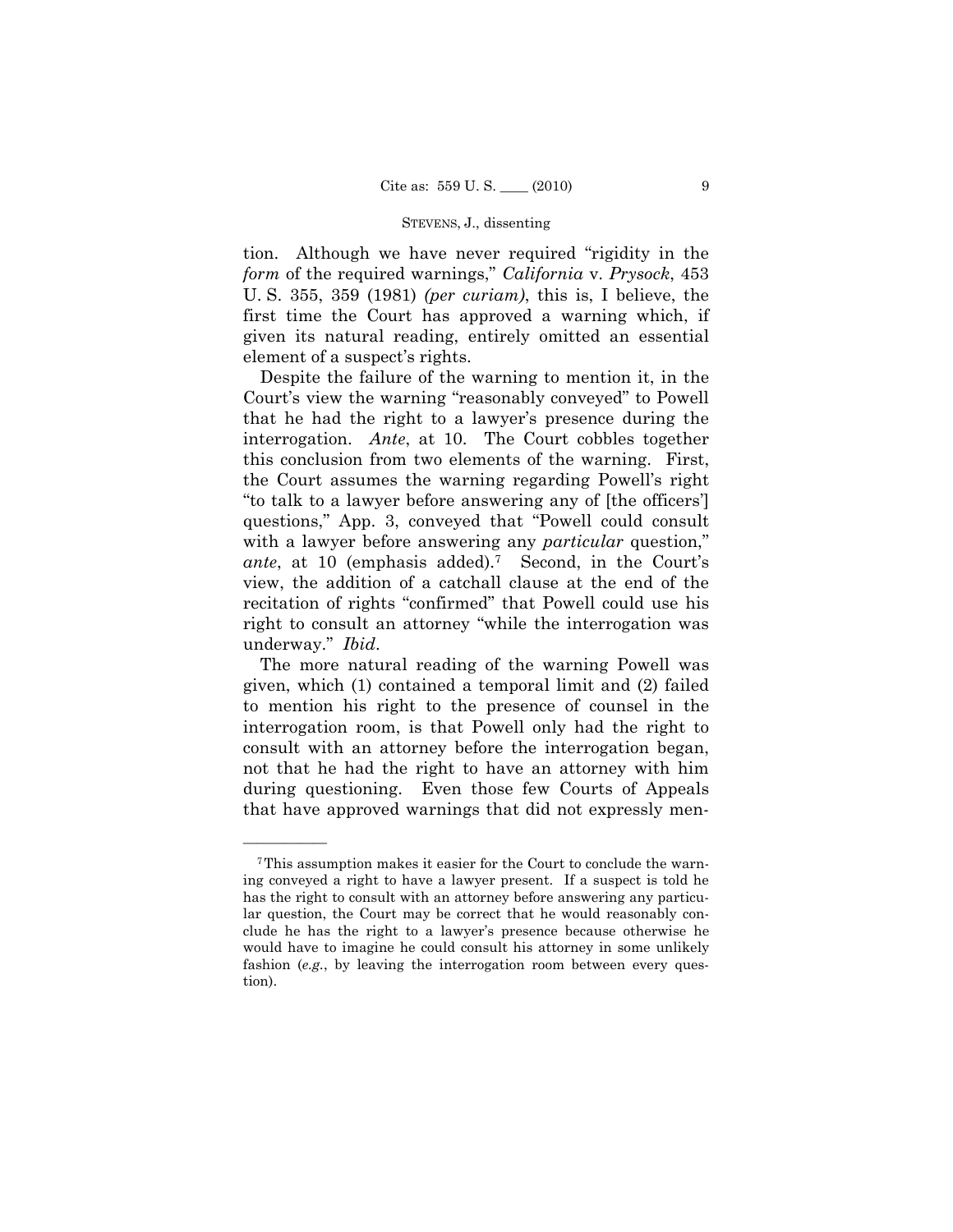tion the right to an attorney's presence during interrogation8 have found language of the sort used in Powell's warning to be misleading. For instance, petitioner cites the Second Circuit's decision in *United States* v. *Lamia*, 429 F. 2d 373 (1970), as an example of a court applying the properly flexible approach to *Miranda*. But in that case, the Second Circuit expressly distinguished a warning that a suspect "'could consult an attorney prior to any question,'" which was "affirmatively misleading since it was thought to imply that the attorney could not be present during questioning." 429 F. 2d, at 377.9 That even

<sup>8</sup>Several Courts of Appeals have held that warnings that did not expressly inform a suspect of his right to have counsel present during interrogation did not adequately inform a suspect of his *Miranda* rights. See, *e.g.*, *United States* v. *Tillman*, 963 F. 2d 137, 141 (CA6 1992); *United States* v. *Bland*, 908 F. 2d 471, 474 (CA9 1990); *United States* v. *Anthon*, 648 F. 2d 669, 672–673 (CA10 1981); *Windsor* v. *United States*, 389 F. 2d 530, 533 (CA5 1968). And most of the Circuits that have not required express mention of the right to an attorney's presence have approved only general warnings regarding the right to an attorney; that is, warnings which did not specifically mention the right to counsel's presence during interrogation but which also contained no limiting words that might mislead a suspect as to the broad nature of his right to counsel. See, *e.g.*, *United States* v. *Frankson*, 83 F. 3d 79, 82 (CA4 1996); *United States* v. *Caldwell*, 954 F. 2d 496, 502 (CA8 1992); *United States* v. *Adams*, 484 F. 2d 357, 361–362 (CA7 1973). I am doubtful that warning a suspect of his "right to counsel," without more, reasonably conveys a suspect's full rights under *Miranda*, but at least such a general warning does not include the same sort of misleading temporal limitation as in Powell's warning. 9Petitioner also cites *Bridgers* v. *Dretke*, 431 F. 3d 853 (CA5 2005), in

which the Fifth Circuit held the Texas Court of Criminal Appeals did not unreasonably apply clearly established federal law in finding adequate a warning in which a suspect was informed that "he had the right to the *presence* of an attorney before any questioning commenced." *Id.*, at 857 (internal quotation marks omitted). But even assuming that warning would sufficiently apprise an individual of his right to an attorney's presence *during* interrogation, the fact that the warning mentioned an attorney's presence materially distinguishes it from the warning Powell received. The Fifth Circuit quoted with approval the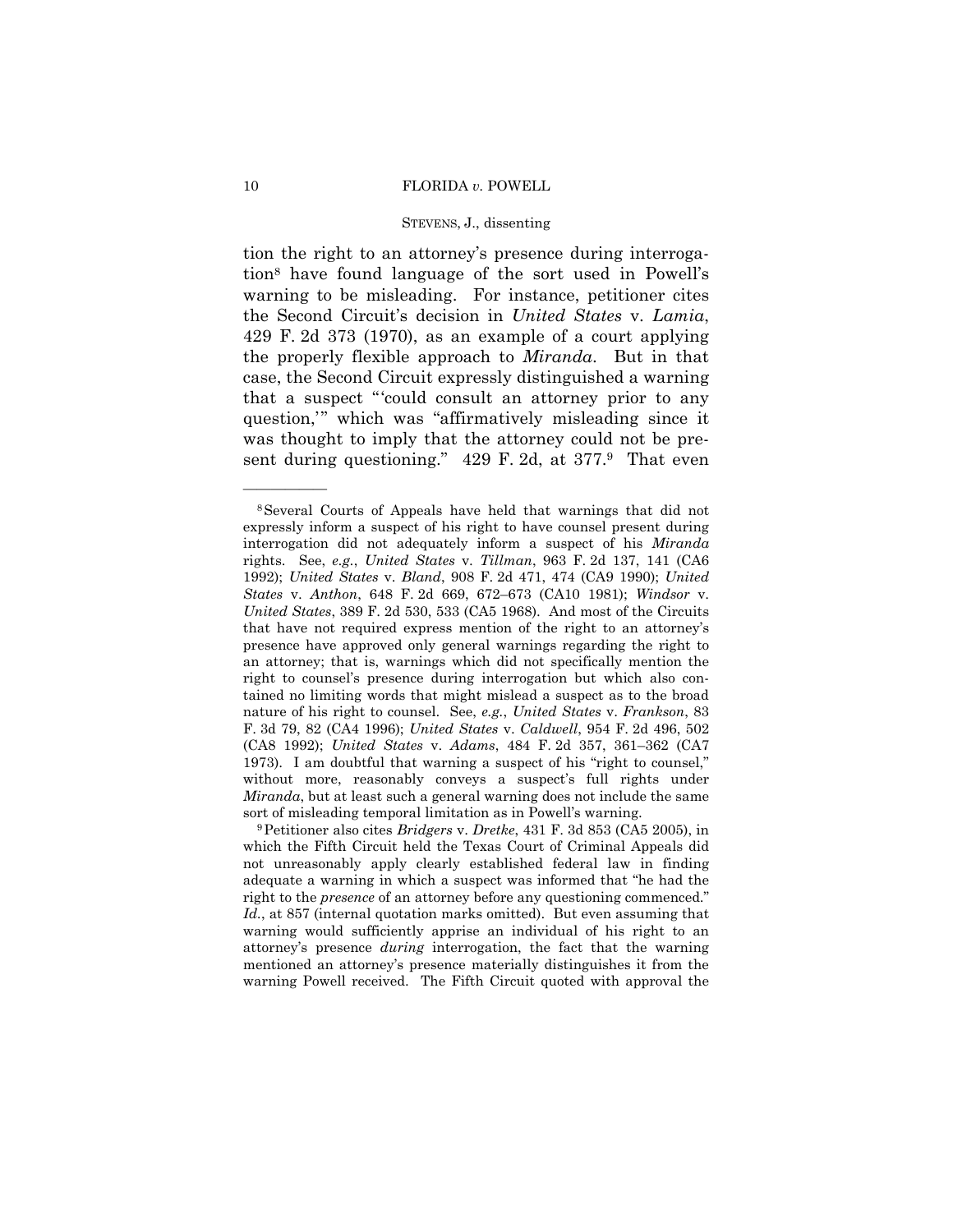the Courts of Appeals taking the most flexible approach to *Miranda* have found warnings like Powell's misleading should caution the Court against concluding that such a warning reasonably conveyed Powell's right to have an attorney with him during the interrogation.

 When the relevant clause of the warning in this case is given its most natural reading, the catchall clause does not meaningfully clarify Powell's rights. It communicated that Powell could exercise the previously listed rights at any time. Yet the only previously listed right was the "right to talk to a lawyer *before* answering any of [the officers'] questions." App. 3 (emphasis added). Informing Powell that he could exercise, at any time during the interview, the right to talk to a lawyer *before* answering any questions did not reasonably convey the right to talk to a lawyer *after* answering some questions, much less implicitly inform Powell of his right to have a lawyer with him at all times during interrogation. An intelligent suspect could reasonably conclude that all he was provided was a one-time right to consult with an attorney, not a right to have an attorney present with him in the interrogation room at all times.10

state court's assessment that warning a suspect solely that "he had the right to consult or speak to an attorney before questioning . . . might have created the [impermissible] impression that the attorney could not be present during interrogation." *Ibid.* (internal quotation marks omitted). 10The Court supports its analysis by taking note of Powell's testi-

mony at trial, given after the trial judge had overruled his lawyer's objection that the warning he received was inadequate. In my view, the testimony in context is not probative of what Powell thought the warnings meant. It did not explore what Powell understood the warnings to mean, but simply established, as a prelude to Powell's testimony explaining his prior statement, that he had waived his rights. Regardless, the testimony is irrelevant, as the Court acknowledges. "No amount of circumstantial evidence that a person may have been aware of [the right to have a lawyer with him during interrogation] will suffice to stand" in the stead of an adequate warning. *Miranda* v. *Arizona*, 384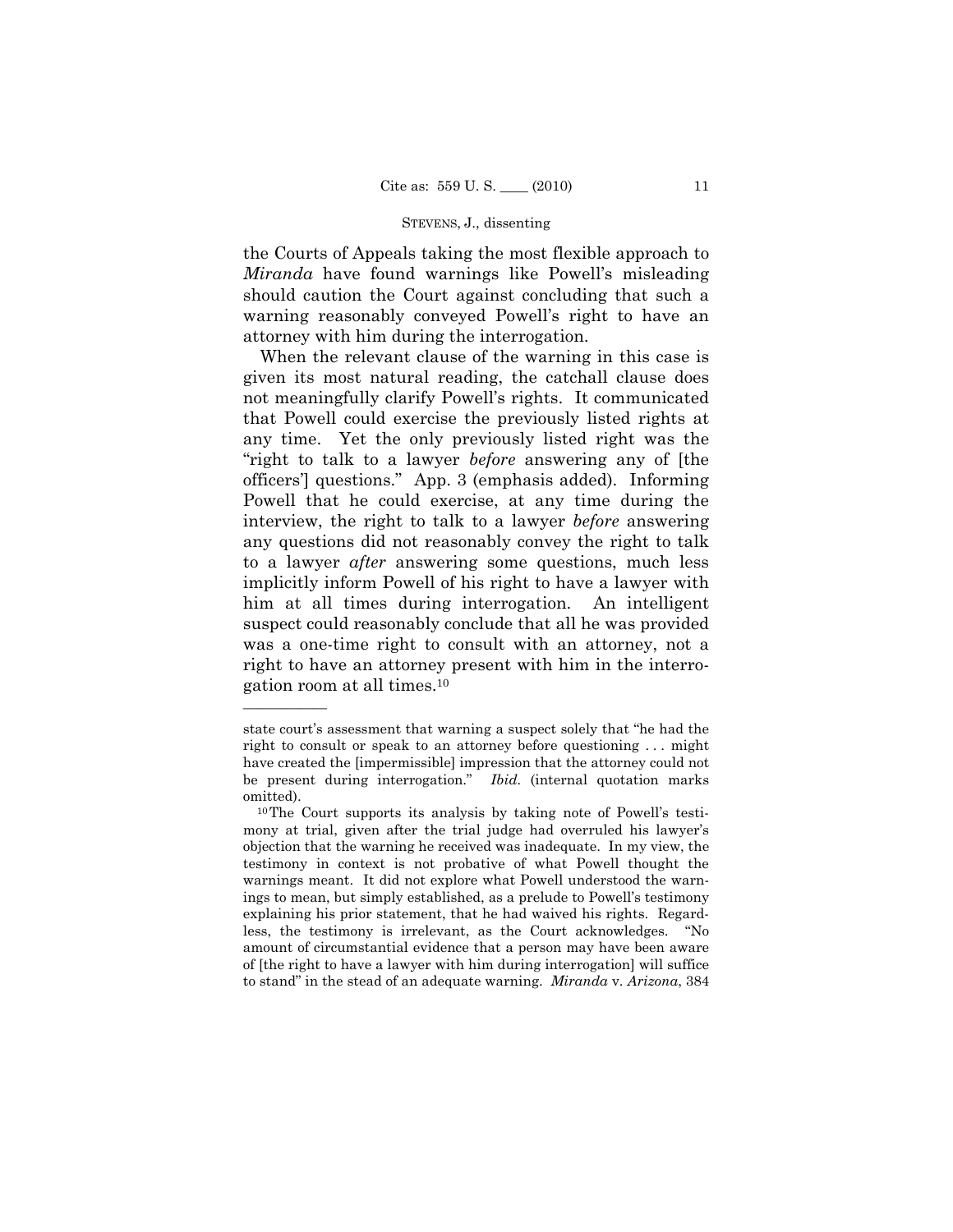#### 12 FLORIDA *v.* POWELL

## STEVENS, J., dissenting

 The Court relies on *Duckworth* v. *Eagan*, 492 U. S. 195 (1989), and *Prysock*, 453 U. S. 355, but in neither case did the warning at issue completely omit one of a suspect's rights. In *Prysock*, the warning regarding the right to an appointed attorney contained no temporal limitation, see *id.*, at 360–361, which clearly distinguishes that case from Powell's. In *Duckworth*, the suspect was explicitly informed that he had the right "to talk to a lawyer for advice before we ask you any questions, and to have him with you during questioning," and that he had "this right to the advice and presence of a lawyer even if you cannot afford to hire one." 492 U. S., at 198 (emphasis deleted; internal quotation marks omitted). The warning thus conveyed in full the right to appointed counsel before and during the interrogation. Although the warning was arguably undercut by the addition of a statement that an attorney would be appointed "if and when you go to court," the Court found the suspect was informed of his full rights and the warning simply added additional, truthful information regarding when counsel would be appointed. *Ibid*. (emphasis deleted; internal quotation marks omitted). Unlike the *Duckworth* warning, Powell's warning did not convey his *Miranda* rights in full with the addition of some arguably misleading statement. Rather, the warning entirely failed to inform him of the separate and distinct right "to have counsel present during any questioning." *Miranda*, 384 U. S., at 470.

 In sum, the warning at issue in this case did not reasonably convey to Powell his right to have a lawyer with him during the interrogation. "The requirement of warnings . . . [is] fundamental with respect to the Fifth Amendment privilege and not simply a preliminary ritual to existing methods of interrogation." *Id.*, at 476. In determining that the warning implied what it did not say,

U. S. 436, 471–472 (1966).